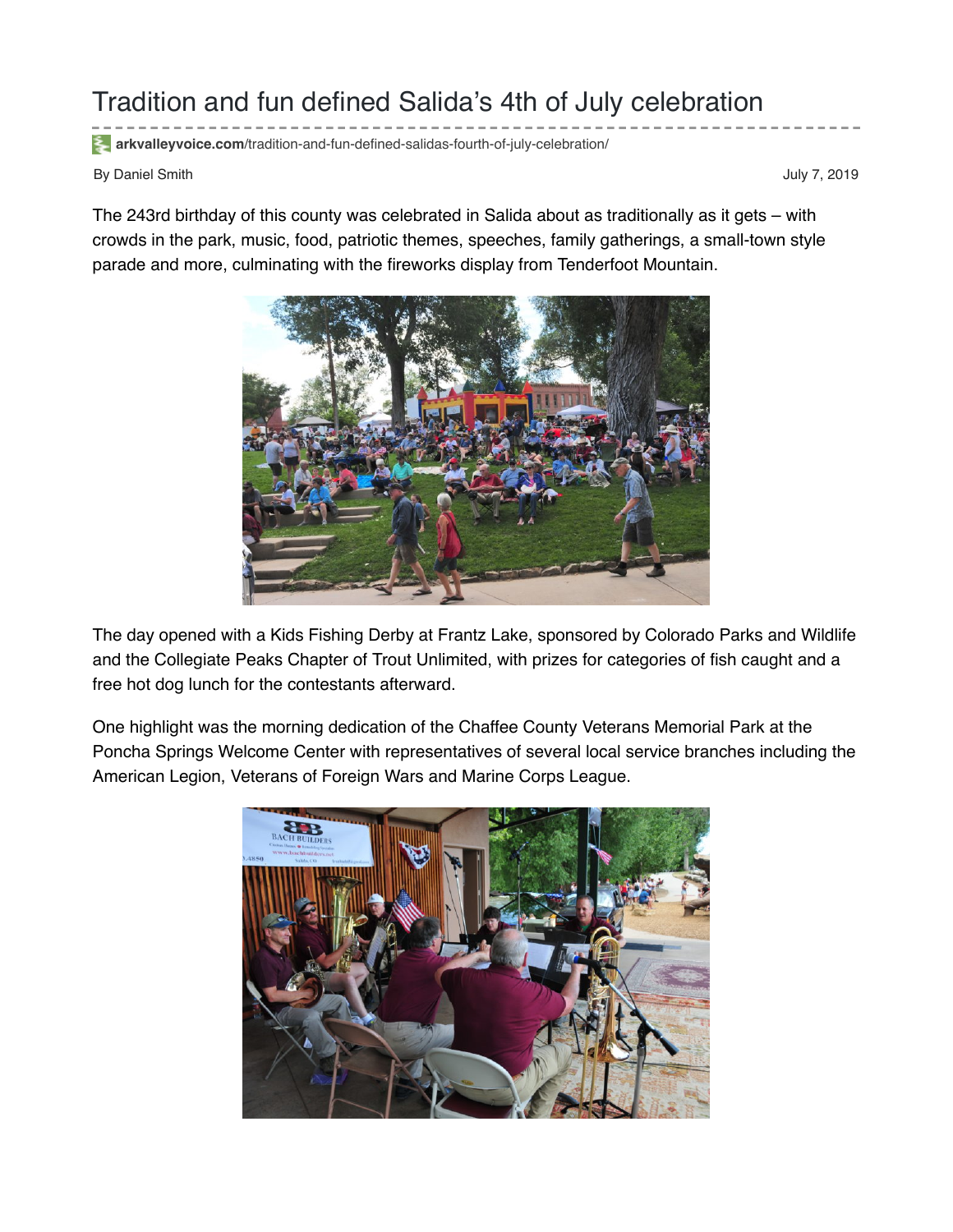The Salida Brass brought a traditional 4th of July flavor to the Riverside Park celebration, playing patriotic tunes from the amphitheater stage.

The memorial park is the first phase of reconstruction of the area. The original monument was removed for improvements at the Welcome Center.

At Riverside Park, food vendors and performances by the Salida Circus opened the festivities. Residents were treated to music from the Ark Valley Freedom Singers, and the Salida Brass playing traditional patriotic tunes from the Rotary Club Amphitheater.

One attendee said 'There's nothing like music from a brass band on the 4th of July." The audience mostly gathered in the shade of the park's trees, and out of the sun in front of the bandstand, seemed appreciative of the music.



Among the crowd at the Salida Fourth of July event at Riverside Park were Xscapers RV Club president Travis Carr and wife Melanie, who is vice president. They presided over a cake celebration for the club's 41st anniversary.

One unique celebration at the park involved dozens of Salida visitors, all members of the Xscaspers RV Club, gathered at the Chaffee County Fairgrounds for one of their 'convergences' held around the country.

As an Escapers crowd gathered around, president Travis Carr, and his wife Melanie, who is vice president, brought out a large sheet cake to make the anniversary of the founding of the club, known then as the Escapees RV club, established 41 years ago. The two were co-founders.

Later, the traditional 4th of July Parade units lined at the Salida 4th of July event at Riverside Park at Alpine Park and then marched down F Street to Riverside Park at 4 p.m.